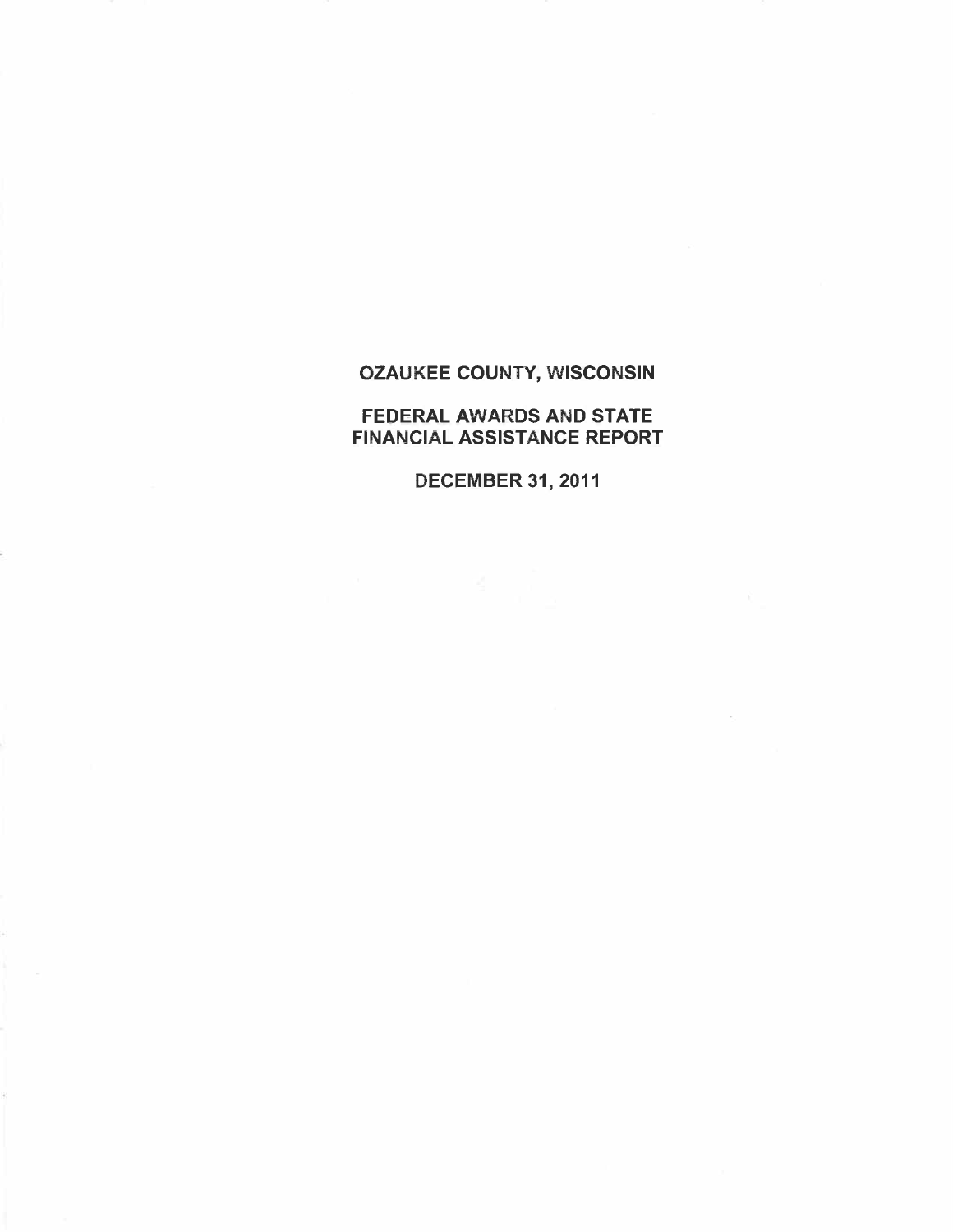December 31, 2011

## TABLE OF CONTENTS

| FEDERAL AWARDS AND STATE FINANCIAL ASSISTANCE<br>Report on Compliance with Requirements That Could Have a Direct and Material Effect<br>on Each Major Federal and State Program and on Internal Control Over Compliance in<br>Accordance with OMB Circular A-133, the State Single Audit Guidelines, and the | Page No.  |
|--------------------------------------------------------------------------------------------------------------------------------------------------------------------------------------------------------------------------------------------------------------------------------------------------------------|-----------|
| Schedules of Expenditures of Federal Awards and State Financial Assistance                                                                                                                                                                                                                                   | $1 - 2$   |
| Schedule of Expenditures of Federal Awards                                                                                                                                                                                                                                                                   | $3 - 5$   |
| Schedule of State Financial Assistance                                                                                                                                                                                                                                                                       | $6 - 8$   |
| Notes to the Schedule of Expenditures of Federal Awards and the<br>Schedule of State Financial Assistance                                                                                                                                                                                                    | $9 - 11$  |
| Schedule of Findings and Questioned Costs                                                                                                                                                                                                                                                                    | $12 - 14$ |
| Schedule of Prior Year Audit Findings and Corrective Action Plan                                                                                                                                                                                                                                             | 15        |
| ADDITIONAL INDEPENDENT AUDITORS' REPORT<br>Report on Internal Control Over Financial Reporting and on Compliance and<br>Other Matters Based on an Audit of Financial Statements Performed in<br>Accordance with Government Auditing Standards                                                                | 16 - 17   |
|                                                                                                                                                                                                                                                                                                              |           |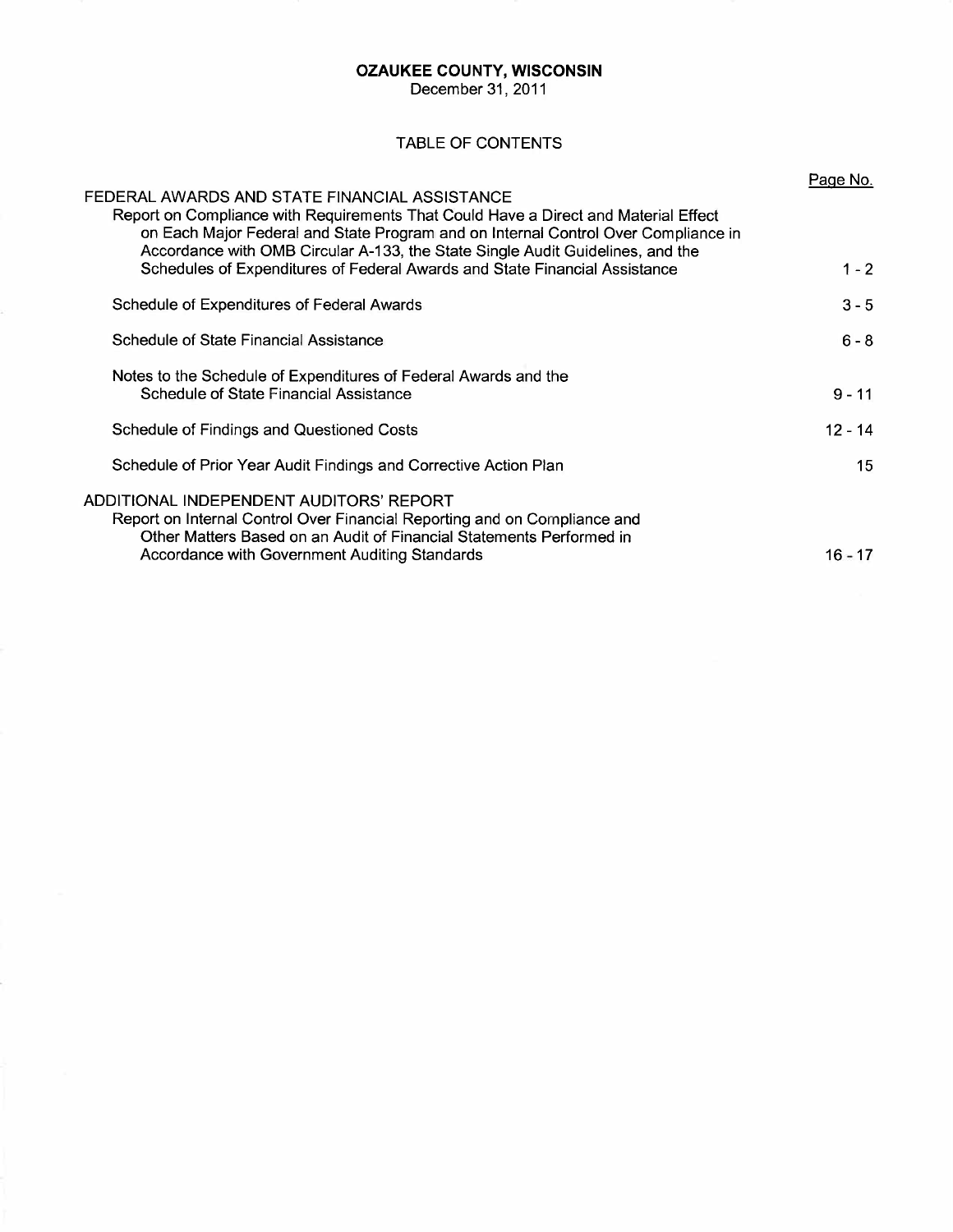

## **REPORT ON COMPLIANCE WITH REQUIREMENTS THAT COULD HAVE A DIRECT AND MATERIAL EFFECT ON EACH MAJOR FEDERAL AND STATE PROGRAM AND ON INTERNAL CONTROL OVER COMPLIANCE IN ACCORDANCE WITH OMB CIRCULAR A-133, THE STATE SINGLE AUDIT GUIDELINES AND THE SCHEDULES OF EXPENDITURES OF FEDERAL AWARDS AND STATE FINANCIAL ASSISTANCE**

To the County Board Ozaukee County, Wisconsin

#### **Compliance**

We have audited Ozaukee County, Wisconsin's compliance with the types of compliance requirements described in the U. S. Office of Management and Budget (OMB) Circular A-133 Compliance Supplement and the State Single Audit Guidelines issued by the Wisconsin Department of Administration that could have a direct and material effect on each of its major federal and state programs for the year ended December 31, 2011. Ozaukee County, Wisconsin's major federal and state programs are identified in the accompanying schedule of findings and questioned costs. Compliance with the requirements of laws, regulations, contracts and grants applicable to each of its major federal and state programs is the responsibility of Ozaukee County", Wisconsin's management. Our responsibility is to express an opinion on Ozaukee County, Wisconsin's compliance based on our audit.

We conducted our audit of compliance in accordance with auditing standards generally accepted in the United States of America; the standards applicable to financial audits contained in Government Auditing Standards, issued by the Comptroller General of the United States; OMB Circular A-133, Audits of States, Local Governments, and Non-Profit Organizations, and the State Single Audit Guidelines issued by the Wisconsin Department of Administration. Those standards, OMB Circular A-133 and the State Single Audit Guidelines require that we plan and perform the audit to obtain reasonable assurance about whether noncompliance with the types of compliance requirements referred to above that could have a direct and material effect on a major federal or state program occurred. An audit includes examining, on a test basis, evidence about Ozaukee County, Wisconsin's compliance with those requirements and performing such other procedures as we considered necessary in the circumstances. We believe that our audit provides a reasonable basis for our opinion. Our audit does not provide a legal determination on Ozaukee County, Wisconsin's compliance with those requirements.

In our opinion, Ozaukee County, Wisconsin complied, in all material respects, with the requirements referred to above that could have a direct and material effect on each of its major federal and state programs for the year ended December 31, 2011.

### Internal Control Over Compliance

Management of Ozaukee County, Wisconsin is responsible for establishing and maintaining effective internal control over compliance with requirements of laws, regulations, contracts and grants applicable to federal and state programs. In planning and performing our audit, we considered Ozaukee County, Wisconsin's internal control over compliance with the requirements that could have a direct and material effect on a major federal or state program to determine the auditing procedures for the purpose of expressing our opinion on compliance and to test and report on internal control over compliance in accordance with OMB Circular A-133 and the State Single Audit Guidelines, but not for the purpose of expressing an opinion on the effectiveness of internal control over compliance. Accordingly, we do not express an opinion on the effectiveness of the County's internal control over compliance.



 $\mathbf{1}$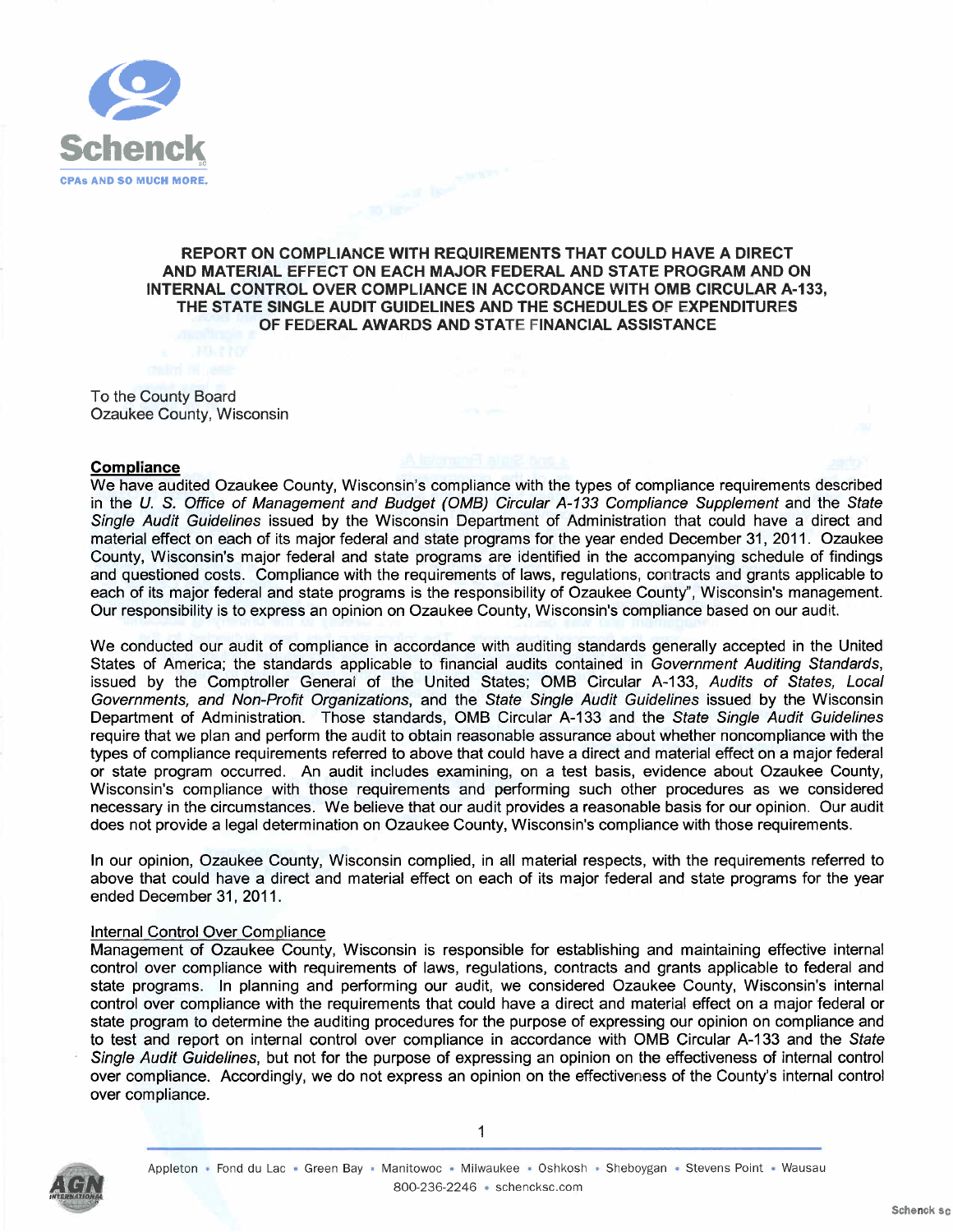A deficiency in internal control over compliance exists when the design or operation of a control over compliance does not allow management or employees, in the normal course of performing their assigned functions, to prevent, or detect and correct, noncompliance with a type of compliance requirement of a federal or state program on a timely basis. A material weakness in internal control over compliance is a deficiency, or combination of deficiencies, in internal control over compliance, such that there is a reasonable possibility that material noncompliance with a type of compliance requirement of a federal or state program will not be prevented, or detected and corrected, on a timely basis.

Our consideration of the internal control over compliance was for the limited purpose described in the first paragraph of this section and was not designed to identify all deficiencies in internal control over compliance that might be deficiencies, significant deficiencies or material weaknesses. We did not identify any deficiencies in internal control over compliance that we consider to be material weaknesses, as defined above. However, we identified a certain deficiency in internal control over compliance that we consider to be a significant deficiency as<br>described in the accompanying schedule of findings and questioned costs as item 2011-01. A significant described in the accompanying schedule of findings and questioned costs as item 2011-01. deficiency in internal control over compliance is a deficiency, or a combination of deficiencies, in internal control over compliance with a type of compliance requirement of a federal or state program that is less severe than a material weakness in internal control over compliance, yet important enough to merit attention by those charged with governance.

#### Schedule of Expenditures of Federal Awards and State Financial Assistance

We have audited the financial statements of the governmental activities, the business-type activities, the discretely presented component unit, each major fund, and the aggregate remaining fund information of Ozaukee County, Wisconsin for the year ended December 31, 2011 and have issued our report thereon dated July 20, 2012, which contained an unqualified opinion on those financial statements. Our audit was performed for the purpose of forming our opinions on the financial statements that collectively comprise Ozaukee County, Wisconsin's financial statements. The accompanying schedule of expenditures of federal awards and schedule of state financial assistance are presented for purposes of additional analysis as required by OMB Circular A-133 and the State Single Audit Guidelines and are not a required part of the financial statements. Such information is the responsibility of management and was derived from and relates directly to the underlying accounting and other records used to prepare the financial statements. The information has been subjected to the auditing procedures applied in the audit of the financial statements and certain other procedures, including comparing and reconciling such information directly to the underlying accounting and other records used to prepare the financial statements or to the financial statements themselves, and other additional procedures in accordance with auditing standards generally accepted in the United States of America. In our opinion, the schedule of expenditures of federal awards and schedule of state financial assistance are fairly stated, in all material respects, in relation to the financial statements taken as a whole.

Ozaukee County, Wisconsin's response to the finding identified in our audit is described in the accompanying schedule of prior year audited findings and corrective action plan. We did not audit Ozaukee County, Wisconsin's response and, accordingly, we express no opinion on the response.

This report is intended solely for the information and use of the County Board, management, others within the County, and federal and state awarding agencies and pass-through entities and is not intended to be and should not be used by anyone other than these specified parties.

Scheuch SC

Certified Public Accountants Green Bay, Wisconsin September 12, 2012, except for the Schedules of Expenditures of Federal Awards and State Financial Assistance as to which the date is July 20, 2012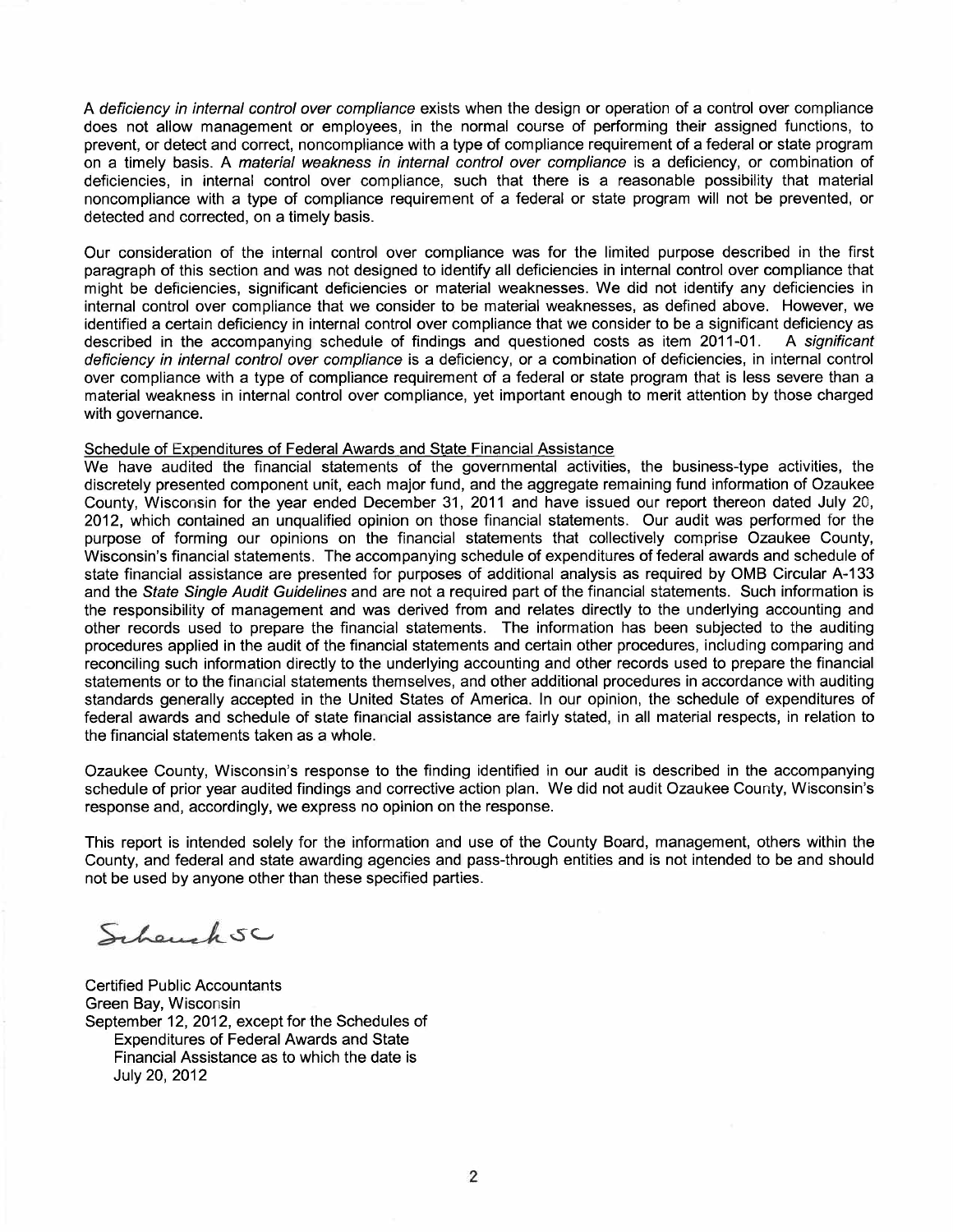#### **OZAUKEE COUNTY, WISCONSIN**  Schedule of Expenditures of Federal Awards For the Year Ended December 31, 2011

|                                                                                |                                         |             | Revenues             |                   |                          |                   |                   |
|--------------------------------------------------------------------------------|-----------------------------------------|-------------|----------------------|-------------------|--------------------------|-------------------|-------------------|
|                                                                                |                                         |             | (Accrued) or         |                   | Accrued or               |                   |                   |
|                                                                                |                                         | Federal     | Deferred             | Cash              | (Deferred)               |                   |                   |
| Grantor Agency/Pass through Agency                                             |                                         | <b>CFDA</b> | Revenue              | Received          | Revenue                  | Total             | Total             |
| Grant Title/Project Grant                                                      | Pass-Through Agency                     | Number      | 1/1/11               | (Refunded)        | 12/31/11                 | Revenues          | Expenditures      |
|                                                                                |                                         |             |                      |                   |                          |                   |                   |
| U.S. DEPARTMENT OF AGRICULTURE                                                 |                                         |             |                      |                   |                          |                   |                   |
| State Administrative Matching Grants for the                                   |                                         |             |                      |                   |                          |                   |                   |
| Supplemental Nutrition Assistance Program                                      | WI Department of Health Services        | 10.561      | $(31, 437)$ \$<br>\$ | 170,342 \$        | 37,926 \$                | 176,831 \$        | 176,831           |
| Special Supplemental Nutrition Program for Women,<br>Infant, and Children      |                                         | 10.557      |                      |                   |                          |                   |                   |
| Environmental Quality Incentives Program                                       | Washington County, WI<br>Direct Program | 10.912      |                      | 46,564<br>25,530  | 17,982                   | 64,546<br>25,530  | 64,546<br>25,530  |
| Total U.S. Department of Agriculture                                           |                                         |             | (31, 437)            | 242,436           | 55,908                   | 266,907           | 266,907           |
|                                                                                |                                         |             |                      |                   |                          |                   |                   |
| U.S. DEPARTMENT OF COMMERCE                                                    |                                         |             |                      |                   |                          |                   |                   |
| Coastal Zone Management Program                                                | WI Department of Administration         | 11.419      | (22, 880)            | 28,253            | 9.975                    | 15,348            | 15,348            |
| <b>ARRA - Habitat Conservation</b>                                             | Direct Program                          | 11.463      | (146, 682)           | 1,267,406         | 61,714                   | 1,182,438         | 1,182,438         |
| Total U.S. Department of Commerce                                              |                                         |             | (169, 562)           | 1,295,659         | 71,689                   | 1,197,786         | 1,197,786         |
|                                                                                |                                         |             |                      |                   |                          |                   |                   |
| U.S. DEPARTMENT OF HOUSING AND URBAN DEVELOPMENT                               |                                         |             |                      |                   |                          |                   |                   |
| CDBG-ED                                                                        | WI Department of Commerce               | 14.228      |                      | 2,073,504         |                          | 2,073,504         | 2,073,504         |
| Total U.S. Department of Housing and Urban Development                         |                                         |             | o.                   | 2,073,504         | $\sim$                   | 2,073,504         | 2,073,504         |
| U.S. DEPARTMENT OF JUSTICE                                                     |                                         |             |                      |                   |                          |                   |                   |
| Edward Byrne Memorial Formula Grant Program                                    | Direct Program                          | 16.738      |                      | 11,339            |                          | 11,339            | 11,339            |
| ARRA - Automated citizen reporting ability to new RMS                          | WI Department of Administration         | 16.803      |                      | $\sim$            | 24,500                   | 24,500            | 24,500            |
| Total U.S. Department of Justice                                               |                                         |             | $\sim$               | 11,339            | 24,500                   | 35,839            | 35,839            |
|                                                                                |                                         |             |                      |                   |                          |                   |                   |
| U.S. DEPARTMENT OF TRANSPORTATION                                              |                                         |             |                      |                   |                          |                   |                   |
| <b>Transportation Enhancement Program</b>                                      |                                         |             |                      |                   |                          |                   |                   |
| Highway Planning and Construction (CMAQ)                                       | WI Department of Transportation         | 20.205      | (57, 759)            | 57,759            |                          |                   |                   |
| CMAQ - Bus and Taxi                                                            | WI Department of Transportation         | 20.205      | (7,044)              | 24,485            | 16,763                   | 34,204            | 34,204            |
|                                                                                |                                         |             | (64, 803)            | 82,244            | 16,763                   | 34,204            | 34,204            |
|                                                                                |                                         |             |                      |                   |                          |                   |                   |
| Federal Transit Capital Investment Grants                                      | WI Department of Transportation         | 20.507      | (203, 751)           | 560,251           | 495,719                  | 852,219           | 852,219           |
| <b>HMEP Training Fund</b>                                                      | WI Department of Military Affairs       | 20.703      |                      | 48,852            |                          |                   |                   |
|                                                                                |                                         |             |                      |                   |                          | 48,852            | 48,852            |
| <b>Highway Safety Cluster</b>                                                  |                                         |             |                      |                   |                          |                   |                   |
| Highway Safety Grant (DOT Alcohol Grant)                                       | WI Department of Transportation         | 20.600      |                      | 13,766            |                          | 13,766            | 13,766            |
| Child Car Seat/Booster Grant                                                   | WI Department of Transportation         | 20.613      | ×                    | 2,015             | 1,985                    | 4,000             | 4,000             |
| <b>Total Highway Safety Cluster</b><br>Total U.S. Department of Transportation |                                         |             | (268, 554)           | 15,781<br>707,128 | 1,985<br>514,467         | 17,766<br>953,041 | 17,766<br>953,041 |
|                                                                                |                                         |             |                      |                   |                          |                   |                   |
|                                                                                |                                         |             |                      |                   |                          |                   |                   |
| U.S. ENVIRONMENTAL PROTECTION AGENCY                                           |                                         |             |                      |                   |                          |                   |                   |
| State Indoor Radon Grant                                                       | WI Department of Health Services        | 66.032      |                      | 2,500             |                          | 2,500             | 2,500             |
| <b>USEPA</b>                                                                   | Direct Progam                           | 66.469      |                      | 299,390           |                          | 299,390           | 299,390           |
| Beach Monitoring and Notification Program                                      | WI Department of Natural Resources      | 66.472      | ×.                   | 18,060            | $\overline{\phantom{a}}$ | 18,060            | 18,060            |
| Total U.S. Environmental Protection Agency                                     |                                         |             | $\sim$               | 319,950           |                          | 319,950           | 319,950           |
| U.S. DEPARTMENT OF EDUCATION                                                   |                                         |             |                      |                   |                          |                   |                   |
| Grants for Infants and Toddlers with Disabilities                              | WI Department of Health Services        | 84.181      |                      | 65,597            |                          | 65,597            | 65,597            |
| ARRA - Birth to Three Non Calendar                                             | WI Department of Health Services        | 84.393      | (594)                | 48.021            | $\overline{\phantom{a}}$ | 47,427            | 47,427            |
| Total U.S. Department of Education                                             |                                         |             | (594)                | 113,618           | ٠                        | 113,024           | 113,024           |
|                                                                                |                                         |             |                      |                   |                          |                   |                   |

(Continued)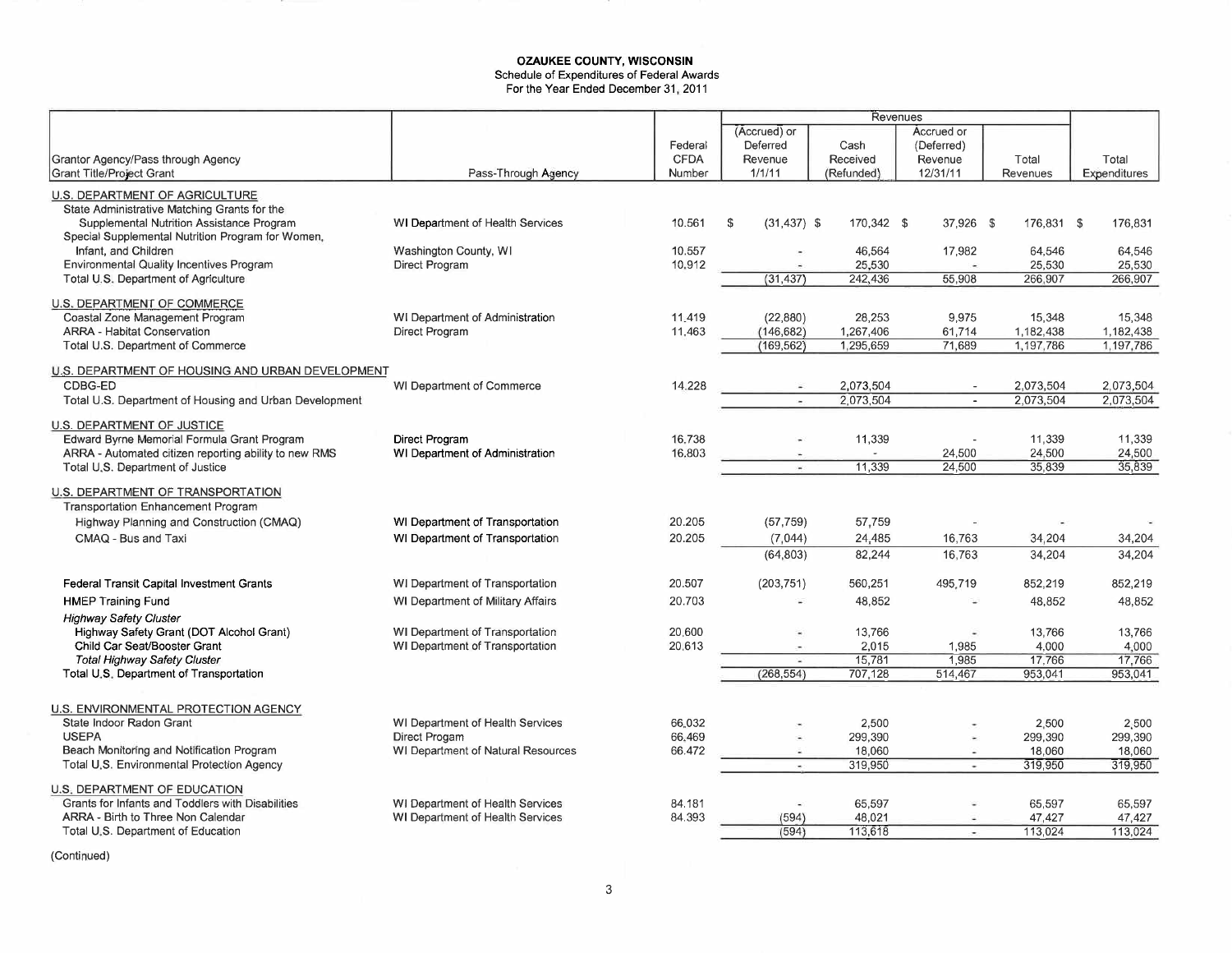Schedule of Expenditures of Federal Awards (Continued)

For the Year Ended December 31, 2011

|                                                                                                         |                                             |                        | Revenues                            |                  |                                     |          |              |
|---------------------------------------------------------------------------------------------------------|---------------------------------------------|------------------------|-------------------------------------|------------------|-------------------------------------|----------|--------------|
| Grantor Agency/Pass through Agency                                                                      |                                             | Federal<br><b>CFDA</b> | (Accrued) or<br>Deferred<br>Revenue | Cash<br>Received | Accrued or<br>(Deferred)<br>Revenue | Total    |              |
| Grant Title/Project Grant                                                                               | Pass-Through Agency                         | Number                 | 1/1/11                              | (Refunded)       | 12/31/11                            | Revenues | Expenditures |
|                                                                                                         |                                             |                        |                                     |                  |                                     |          |              |
| U.S. DEPARTMENT OF HEALTH AND HUMAN SERVICES<br>Preventive Health (Title III-D)<br><b>Aging Cluster</b> | Greater Wisconsin Agency on Aging Resources | 93.043                 |                                     | 1,778            | 78                                  | 1.856    | 1,856        |
| Grants for Supportive Services and Senior Centers<br>(Title III-B)<br>Nutrition Services (Title III-C)  | Greater Wisconsin Agency on Aging Resources | 93.044                 |                                     | 42,865           | 2,959                               | 45,824   | 45,824       |
| Congregate Meal Program (Title III C-1)                                                                 | Greater Wisconsin Agency on Aging Resources | 93.045                 |                                     | 33,692           |                                     | 33,692   | 33.692       |
| Home Delivered Meals (Title III C-2)                                                                    | Greater Wisconsin Agency on Aging Resources | 93.045                 |                                     | 40,503           |                                     | 40,503   | 40,503       |
| Subtotal - Nutrition Services (Title III-C)                                                             |                                             |                        |                                     | 74.195           |                                     | 74,195   | 74.195       |
| Nutrition Services Incentive Program                                                                    | Greater Wisconsin Agency on Aging Resources | 93.053                 | (3,809)                             | 35,225           |                                     | 31,416   | 31,416       |
| <b>Total Aging Cluster</b>                                                                              |                                             |                        | (3.809)                             | 152,285          | 2,959                               | 151,435  | 151,435      |
| National Family Caregiver Support Program (Title III-E)                                                 | Greater Wisconsin Agency on Aging Resources | 93.052                 |                                     | 18,897           | 5,484                               | 24,381   | 24,381       |
| Public Health Emergency Preparedness                                                                    | WI Department of Health Services            | 93.069                 | (7, 254)                            | 114,976          | 5,678                               | 113,400  | 113,400      |
| <b>Childhood Immunization Grants</b>                                                                    | WI Department of Health Services            | 93.268                 | $\sim$                              | 14,358           | ×                                   | 14,358   | 14,358       |
| Affordable Care Grant - ADRC                                                                            | WI Department of Health Services            | 93.517                 |                                     | 13,276           | (2,003)                             | 11,273   | 11,273       |
| Family Preservation and Support Services                                                                | WI Department of Children and Families      | 93.556                 | (1,038)                             | 42,833           | 14,855                              | 56.650   | 56.650       |
| Block Grants for Temporary Assistance for Needy Families                                                | WI Department of Health Services            | 93.558                 |                                     | 95,092           | ×                                   | 95,092   | 95.092       |
| Block Grants for Temporary Assistance for Needy Families                                                | WI Department of Children and Families      | 93.558                 |                                     | 73,000           | 4,407                               | 77,407   | 77,407       |
| Total Block Grants for Temporary Assistance for Needy Families                                          |                                             |                        |                                     | 168,092          | 4,407                               | 172,499  | 172,499      |
| Child Support Enforcement (Title IV-D)                                                                  | WI Department of Children and Families      | 93.563                 | (72, 673)                           | 360.711          | 141,310                             | 429.348  | 429,348      |
|                                                                                                         |                                             |                        | (72, 673)                           | 360,711          | 141,310                             | 429,348  | 429.348      |
| Low Income Home Energy Assistance                                                                       | WI Department of Administration             | 93.568                 | (7,086)                             | 55,515           | 17,121                              | 65,550   | 65,550       |
| Child Care Development Fund                                                                             | WI Department of Children and Families      | 93.596                 | (7, 290)                            | 150,521          | 2,394                               | 145,625  | 145,625      |
| Chafee Education and Training Vouchers                                                                  | WI Department of Children and Families      | 93.599                 | (232)                               | 232              | 907                                 | 907      | 907          |
| <b>Child Welfare Services</b>                                                                           | WI Department of Children and Families      | 93.645                 |                                     | 25,621           |                                     | 25,621   | 25,621       |
| <b>Child Welfare Services</b>                                                                           | WI Department of Corrections                | 93.645                 | 1,402                               | 6.871            | (287)                               | 7.986    | 7,986        |
| <b>Total Child Welfare Services-State Grants</b>                                                        |                                             |                        | 1,402                               | 32,492           | (287)                               | 33,607   | 33,607       |
| Foster Care (Title IV-E)                                                                                | WI Department of Children and Families      | 93.658                 | 293                                 | 351,004          | 51                                  | 351,348  | 351,348      |
| Foster Care (Title IV-E)                                                                                | WI Department of Corrections                | 93.658                 | 2,103                               | 10,307           | (431)                               | 11,979   | 11,979       |
| <b>Total Foster Care</b>                                                                                |                                             |                        | 2.396                               | 361.311          | (380)                               | 363,327  | 363,327      |
| Social Services Block Grant                                                                             | WI Department of Health Services            | 93.667                 | (561)                               | 188,952          | 20                                  | 188,411  | 188,411      |
| Social Services Block Grant                                                                             | WI Department of Children and Families      | 93.667                 |                                     | 39,417           |                                     | 39,417   | 39,417       |
| <b>Total Social Services Block Grant</b>                                                                |                                             |                        | (561)                               | 228,369          | 20                                  | 227,828  | 227,828      |
| Chafee Foster Care Independence Program                                                                 | WI Department of Children and Families      | 93.674                 | (1.001)                             | 16,643           | (1.168)                             | 14,474   | 14,474       |
| State Children's Insurance Program                                                                      | WI Department of Health Services            | 93.767                 | (4, 427)                            | 24,307           | 5,428                               | 25,308   | 25,308       |
|                                                                                                         |                                             |                        |                                     |                  |                                     |          |              |

(Continued)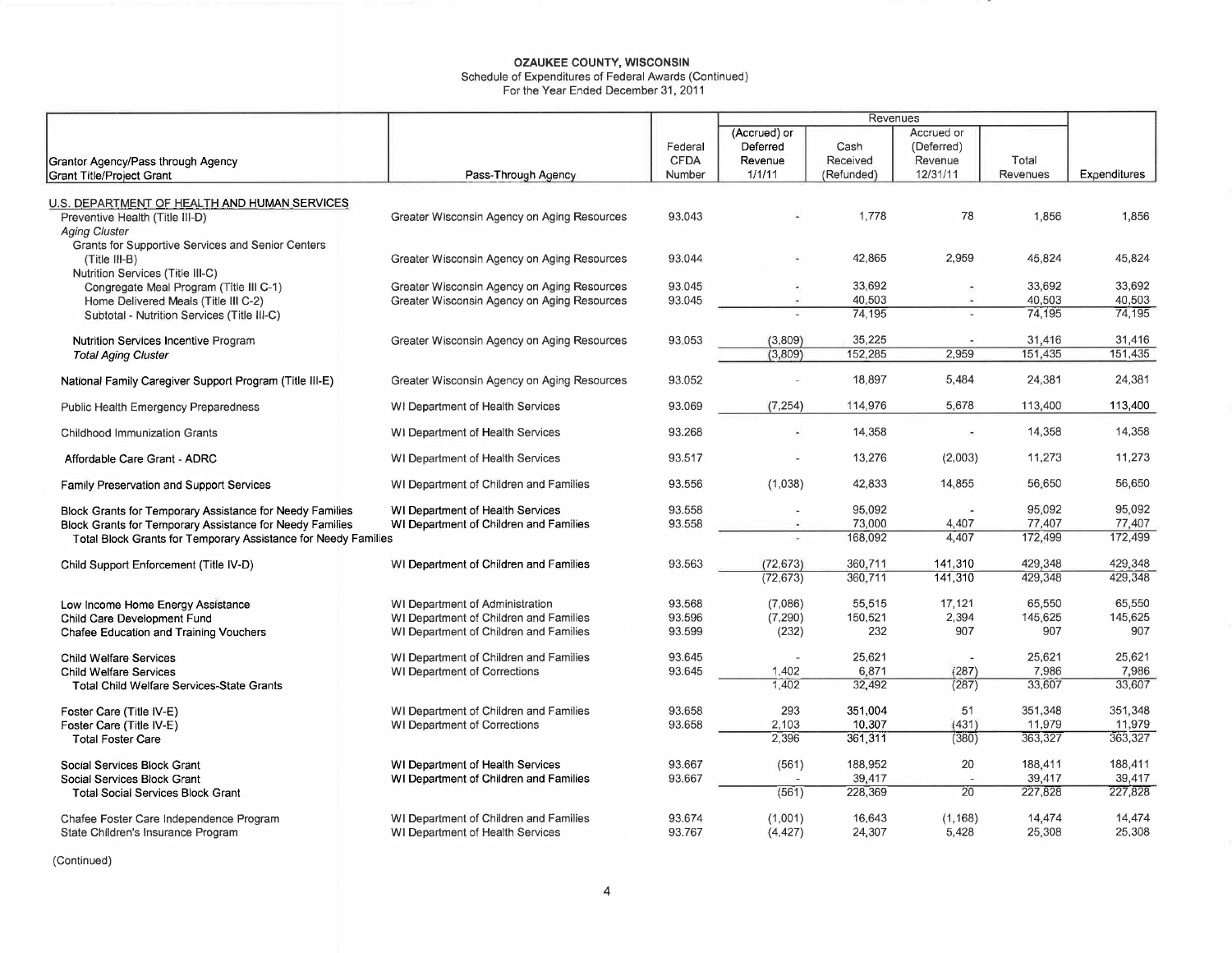Schedule of Expenditures of Federal Awards (Continued)

For the Year Ended December 31, 2011  $\,$ 

|                                                          |                                             |             | Revenues         |            |                     |              |              |
|----------------------------------------------------------|---------------------------------------------|-------------|------------------|------------|---------------------|--------------|--------------|
|                                                          |                                             |             | (Accrued) or     |            | Accrued or          |              |              |
|                                                          |                                             | Federal     | Deferred         | Cash       | (Deferred)          |              |              |
| Grantor Agency/Pass through Agency                       |                                             | <b>CFDA</b> | Revenue          | Received   | Revenue             | Total        |              |
| Grant Title/Project Grant                                | Pass-Through Agency                         | Number      | 1/1/11           | (Refunded) | 12/31/11            | Revenues     | Expenditures |
|                                                          |                                             |             |                  |            |                     |              |              |
| U.S. DEPARTMENT OF HEALTH AND HUMAN SERVICES (Continued) |                                             |             |                  |            |                     |              |              |
| Medical Assistance Program                               | WI Department of Health Services            | 93.778      | (175, 787)       | 826.179    | 224,818             | 875,210      | 875,210      |
| State Health Insurance Assistance Program                | Greater Wisconsin Agency on Aging Resources | 93.779      |                  | 6.430      |                     | 6.430        | 6.430        |
| Block Grants for Community Mental Health Services        | WI Department of Health Services            | 93.958      | 7,224            | 45,091     | 5,858               | 58,173       | 58.173       |
| Block Grants for Prevention and Treatment of             |                                             |             |                  |            |                     |              |              |
| Substance Abuse                                          | WI Department of Health Services            | 93.959      | 958              | 91,902     | 724                 | 93,584       | 93,584       |
| Preventive Health and Health Services Block Grant        | WI Department of Health Services            | 93.991      | $\sim$           | 5,306      |                     | 5,306        | 5,306        |
| Maternal and Child Health Services                       | WI Department of Health Services            | 93.994      |                  | 13,720     |                     | 13.720       | 13.720       |
| Total U.S. Department of Health and Human Services       |                                             |             | (269, 178)       | 2,745,224  | 428,203             | 2,904,249    | 2.904,249    |
| U.S. DEPARTMENT OF HOMELAND SECURITY                     |                                             |             |                  |            |                     |              |              |
| Hazmat and MCI exercise program                          | WI Office of Justice Assistance             | 97.004      |                  |            | 7.132               | 7,132        | 7.132        |
| Port Security Grant for Critical National Seaports       | City of Milwaukee, Wisconsin                | 97.056      | $\mathbf{u}$     | 14,343     | 4,222               | 18,565       | 18.565       |
| <b>Homeland Security Cluster</b>                         |                                             |             |                  |            |                     |              |              |
| Homeland Security Grant Program                          | WI Office of Justice Assistance             | 97.067      | (521, 948)       | 569,987    | 1.181               | 49.220       | 49,220       |
| Homeland Security Grant Program- ARRA                    | WI Office of Justice Assistance             | 97.067      | (63, 795)        | 68,295     |                     | 4,500        | 4,500        |
| Homeland Security Grant Program                          | Waukesha County                             | 97.067      | (2,984)          | 2,984      |                     |              |              |
| <b>Homeland Security Cluster Total</b>                   |                                             |             | (588, 727)       | 641,266    | 1,181               | 53,720       | 53,720       |
| <b>Emergency Management Performance Grant</b>            | WI Department of Military Affairs           | 97.042      |                  |            |                     |              |              |
| 2011                                                     |                                             |             | (11, 193)        | 54,478     |                     | 43,285       | 43,285       |
| 2012                                                     |                                             |             |                  |            | 11,310              | 11,310       | 11,310       |
|                                                          |                                             |             | (11, 193)        | 54,478     | 11,310              | 54,595       | 54,595       |
| Total U.S. Department of Homeland Security               |                                             |             | (599, 920)       | 710,087    | 23,845              | 134,012      | 134,012      |
|                                                          |                                             |             |                  |            |                     |              |              |
| TOTAL EXPENDITURES OF FEDERAL AWARDS                     |                                             |             | $(1,339,245)$ \$ | 8,218,945  | 1,118,612 \$<br>- S | 7,998,312 \$ | 7.998,312    |

The notes to the Schedule of Expenditures of Federal Awards and the Schedule of State Financial Assistan are an integral part of this schedule.